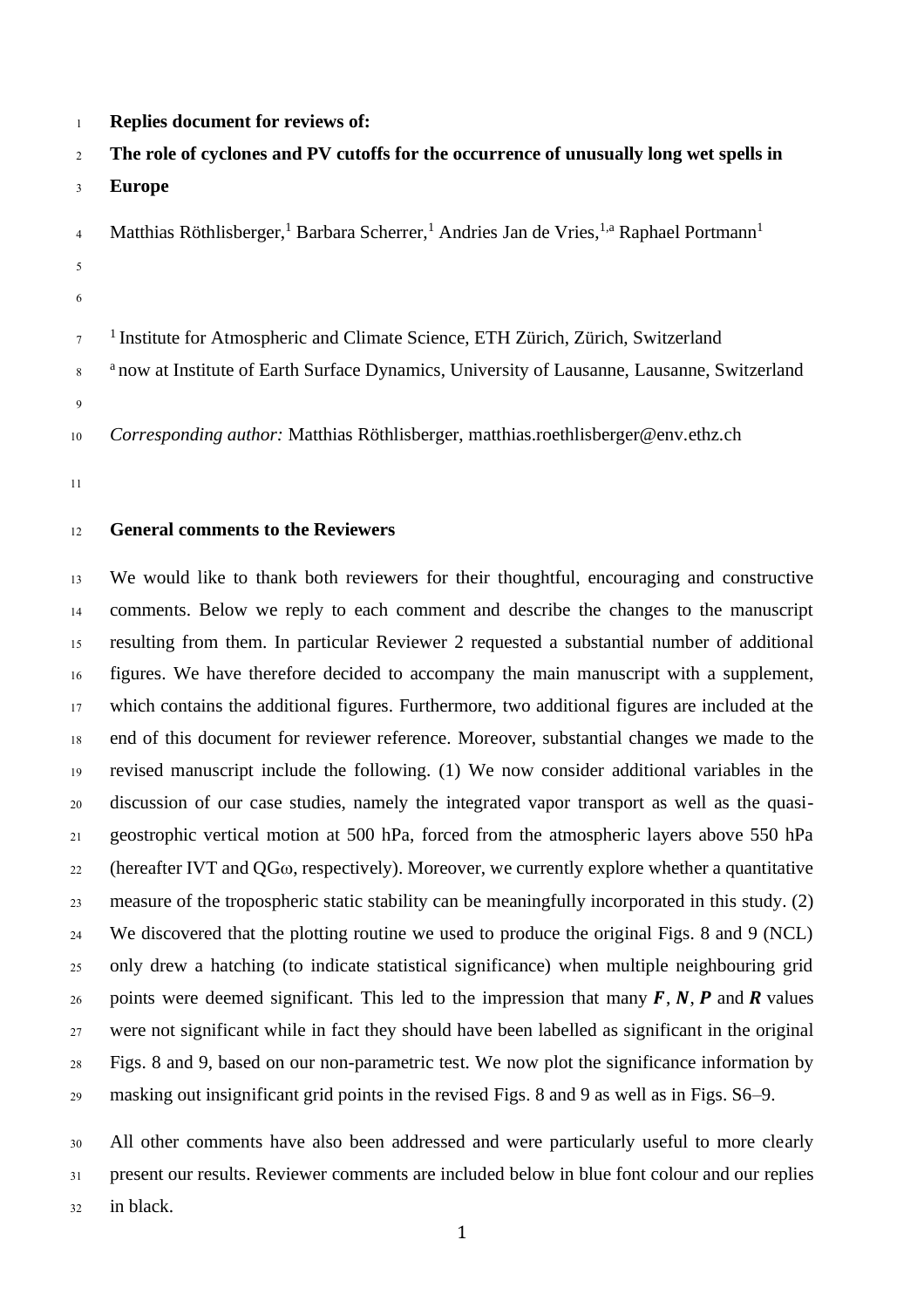#### **Reviewer 1**

 This paper presents an assessment of long wet spells across Europe and their association with PV cutoffs and extratropical cyclones. I find this an interesting study that contributes to the breadth of knowledge of extreme event drivers, although provides only small amounts of new scientific insight that has not been documented in the already published literature. Overall, I have very few comments as this study presents four case studies and the dynamics surrounding them. My main query is regarding to the anomalies presented in Figs 8 and 9. I find the method of calculating the climatology unusual and expand more upon this below. Furthermore, I question the use of ERA-Interim reanalysis when the newer and higher resolution ERA5 has been readily available for some time now. Once the authors address my comments I recommend this manuscript for publication as I believe it will suit the journal well. My main points to be addressed can be found below.

Comments

1. L50 – the reference needs re-formatting. The comma should not be there.

Ok, changed as requested, thank you for spotting this typo.

 2. L55-65 – I would re-phrase this paragraph. The way it is introduced suggests that features such as WCB, fronts, cyclones are individual features, when this is rarely the case and they are often all part of one synoptic system. I appreciate the authors do mention this toward the end of the paragraph, however I think this could be phrased better.

 This paragraph has been rephrased to more clearly emphasize that these features are dynamically related and often occur in association with one another.

 3. L135-143 – The choice of ERA-Interim as an analysis dataset is a confusing one. Newer reanalysis products such as ERA5 have been readily available for several years now and using a more up-to-date product, with higher resolution would surely be beneficial for a study such as this. The specific dynamics and features that would be resolved would increase and also the issues with precipitation mentioned by the authors may be reduced. Have the authors tested their selection of the wet spells to the different precipitation products? Would there be different climatologies in Figs. 1, 7, 8, 9 as a result?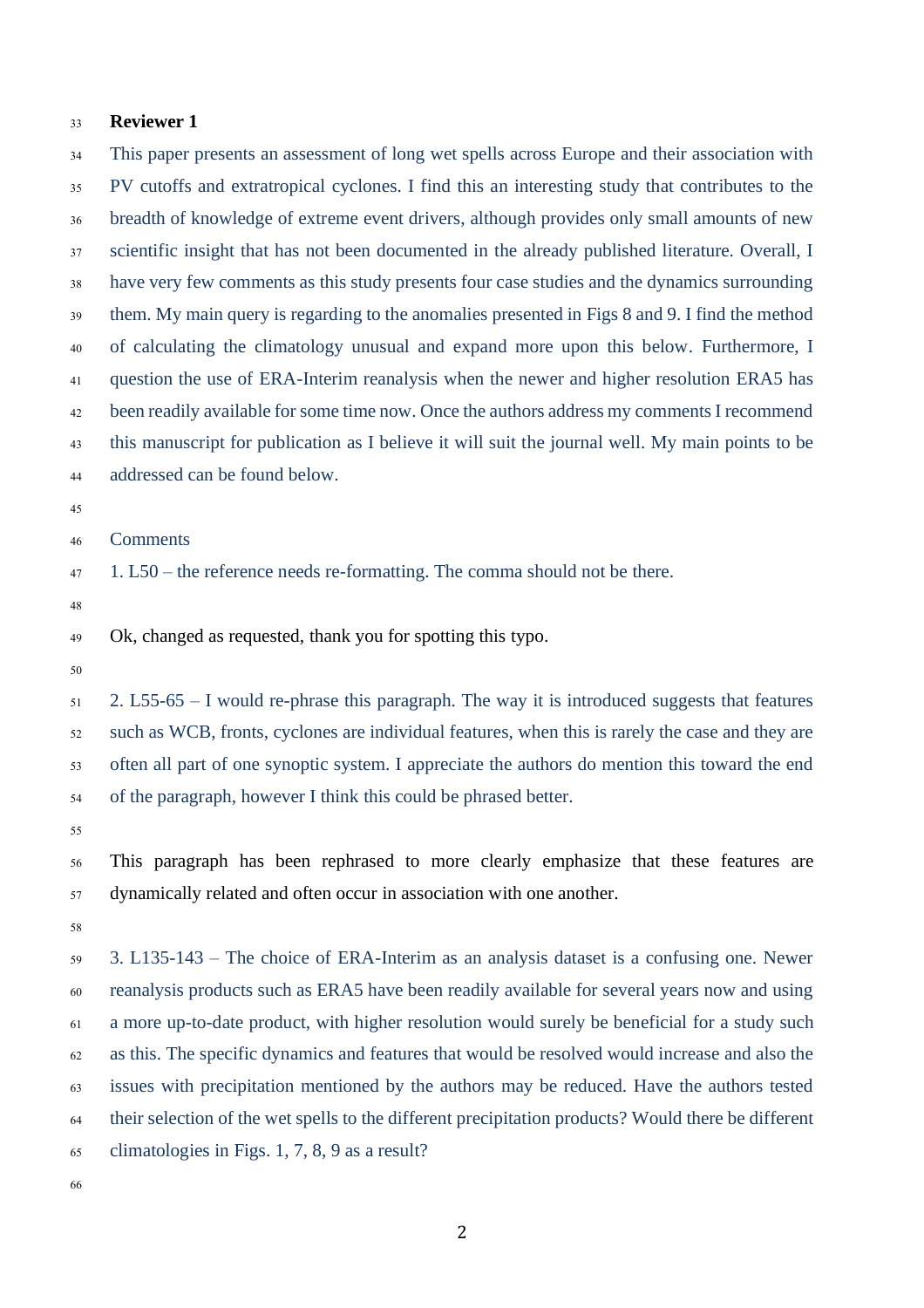We see the rationale of this comment but we still believe that we have good reasons for the choice of the used data set. We very intentionally worked with precipitation data from a reanalysis data set as opposed to observational precipitation data, because the purpose of the study is to examine the role of cyclones and cutoffs for unusually long wet spells, and thus the consistency between the precipitation data and the SLP, wind, PV fields etc. is crucial. However, we agree with the reviewer that using ERA5 data in this study would, in principle, be desirable. The main reason for choosing ERA-Interim instead, though, is that the Portmann et al. (2021) PV cutoff climatology is only available for ERA-Interim and cannot easily be adapted to ERA5, due to very large computational costs arising from the sophisticated PV cutoff tracking routine which is part of the Portmann et al. (2021) algorithm. In the following three arguments we motivate our choice for using ERA-Interim data and elaborate on why using ERA-Interim as opposed to ERA5 is not expected to affect the qualitative findings of this study.

 (1) The Portmann et al. (2021) PV cutoff identification algorithm involves a sophisticated three dimensional Lagrangian tracking routine, which is based on kinematic air parcel trajectories. This tracking scheme is clearly distinct and, in our opinion, superior to other tracking routines for cutoffs (e.g., Bell and Bosart 1989; Nieto et al. 2005; Pinheiro et al. 2017; Muñoz et al. 2020), for three reasons. First, it is the only one that uses the PV framework, while others are based on relative vorticity and/or geopotential height. Second, the tracking uses kinematic air parcel trajectories and quasi-conservation of PV on isentropic surfaces. These two reasons render this approach particularly consistent with fundamental principles in atmospheric dynamics. In addition, this trajectory-based approach also works in regions where cutoffs move rapidly, for example near the jet stream where consecutive features do not always overlap spatially. And third, it allows for three dimensional feature tracking and therefore circumvents any dependence on the choice of a vertical level. This is important because cutoffs often strongly evolve in their vertical structure (e.g., Portmann et al. 2018) and can therefore only be meaningfully tracked with a three-dimensional tracking scheme. However, this tracking scheme is computationally very expensive already for ERA-Interim, and applying it to ERA5 would further increase the computational costs by a factor of 24 (6 times higher temporal resolution, four times more grid points per model level), which we do not consider feasible at the current stage.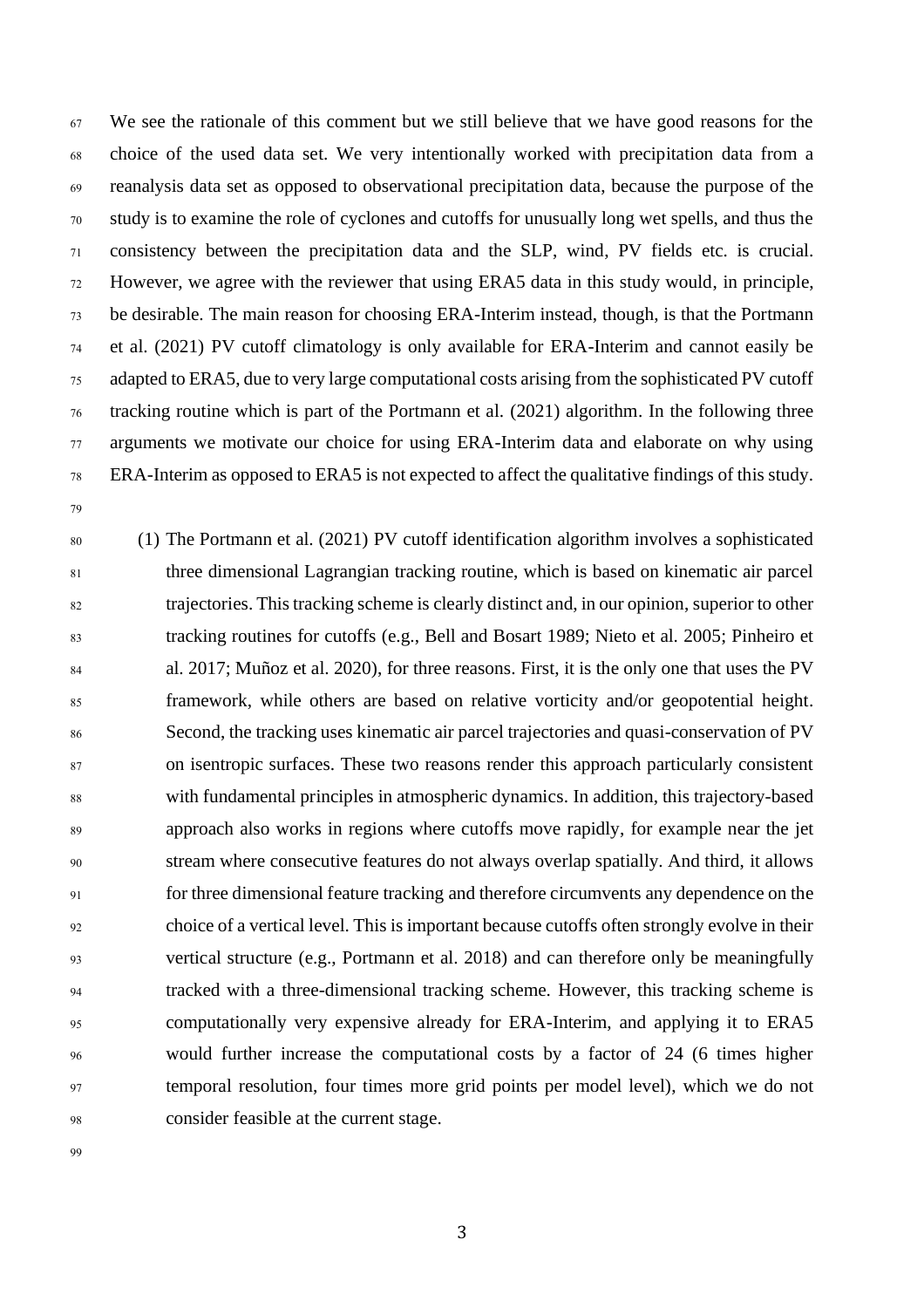- (2) We expect that synoptic to large-scale flow structures such as cyclones and upper-level PV cutoffs are well resolved already in ERA-Interim, as the major improvement from ERA-Interim to ERA5 lies in the resolution of smaller-scale processes and weather features. Note that throughout the manuscript we investigate these synoptic to large- scale flow structures and not their smaller-scale substructure. Therefore, we do not expect that discrepancies in ERA-Interim and ERA5 cyclones and cutoffs would question our conclusions on a qualitative level.
- 
- (3) We only rely on the ERA-Interim precipitation field for identifying the wet spells, whose characteristics are displayed in Fig. 1. Reproducing Fig. 1 with ERA5 data (Fig. A1, at the end of this document) reveals no drastic differences between the wet spell duration, accumulated precipitation, mean precipitation rate or seasonality compared to ERA-Interim. Especially for this reason, we do not expect a major benefit from reproducing the analysis using ERA5.
- 

 In summary, we share the reviewers view that the use of ERA5 in principle would be preferable for the current study, in particular if the PV cutoff climatology of Portmann et al. (2021) were available for ERA5. However, for the three reasons above we believe that using ERA-Interim is justified given the purpose of this study.

 4. L175 – How sensitive are the results to the choice of mask radius/distance from gridpoint? Why did the authors choose 400km?

 We tested radii of 200 to 600 km for both weather features and now included the respective results as Figs S6–9 in the Supplemental Material. There is little qualitative sensitivity to the 125 exact choice of the radius  $r$  for this range of values. A smaller radius than 200 km or larger radius than 600 km seems unjustified based on synoptic experience. Both cyclones and cutoffs can surely induce precipitation further away than 200 km from the identified mask, e.g., along trailing cold fronts (of cyclones) or downstream of propagating cutoffs, where the quasi-129 geostrophic forcing for ascent can be expected to be largest. Furthermore, if  $r$  is increased beyond 600 km then during some time steps most of the study domain is "allegedly" under the influence of cyclones and cutoffs and almost all precipitation would be attributed to either of these systems. This also does not seem justified, as, e.g., in summer over complex topography the majority of precipitation falls due to diurnal convection (Rüdisühli et al. 2020).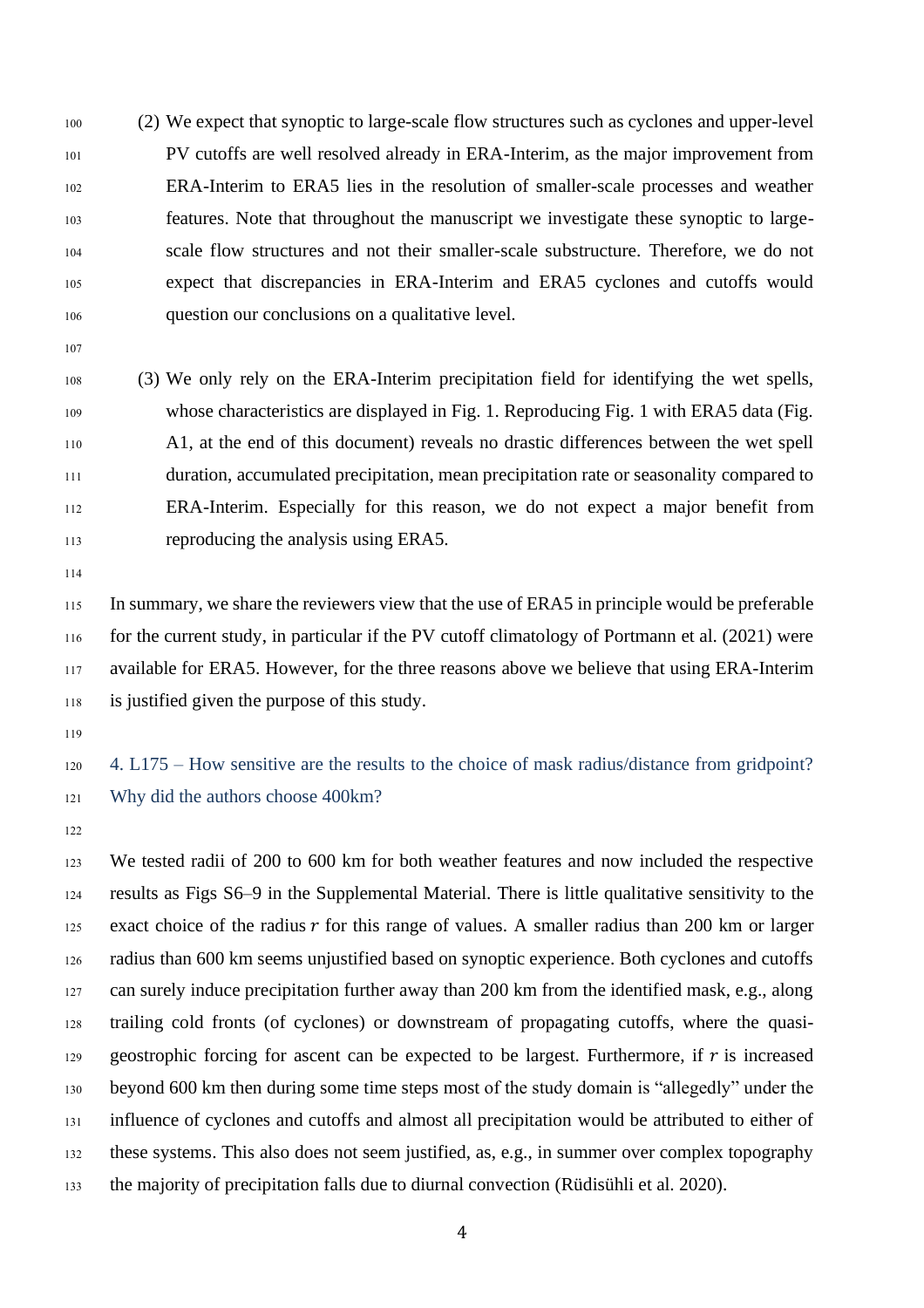- 135 In the revised manuscript we mention our sensitivity analysis for r and the results for  $r = 200$ 136 km and  $r = 600$  km.
- 

 5. L194-201 – I find the choice of how the climatologies created confusing. From my interpretation you take all the days of the year that the wet spells occur (from start to end) and create the climatology based on those days of the year? Firstly, how many days of the year are in the climatology of each grid point – surely this varies depending on the average length of the spell and how likely the spells are to overlap/be in the same season. Secondly, would it make sense to have the climatology for all wet days and then the anomalies would be for how the unusually wet days differ from just wet days? On this, the wet spells in summer are also likely averaging some significantly warm (and cyclone-less) days as well, do these skew the anomalies significantly? Is the question of the paper how do unusually long wet spells differ from wet periods, or from all other days in general? This needs to be made clearer in the introduction.

150 Both reviewer raised concerns with regard to the computation of climatological values for  $F$ , N, P and R for the two weather systems. We therefore adopted a suggestion of Reviewer 2, which was to compute the climatological values simply as the mean values over the respective Monte Carlo sample. These new climatological values do not differ substantially from the original ones, but given that both reviewers found our original approach somewhat confusing 155 we chose to adapt this simpler definition of climatological  $F$ ,  $N$ ,  $P$  and  $R$  in order to increase the clarity of our approach. The number of days contained in this new climatological values 157 still vary in space depending on how long the  $S_{20}$  are at each grid point (as correctly noticed by the reviewer), but this seems justified given the strongly differing seasonality and duration of the  $S_{20}$ . In the revised manuscript (last paragraph of Section 2.5) we now more explicitly mention the variable number of days in the climatology. Moreover, the new climatological values reflect climatological values for wet and dry days and we now also specifically mention this fact in the revised manuscript (last paragraph of Section 2.5). The anomalies in the original and revised Figs. 8 and 9 therefore inform about differences in cyclone/cutoff characteristics 164 during the  $S_{20}$  and average conditions during the respective days of the year. Constructing a climatology solely of wet days would be a valid alternative, which, however, would help to address a slightly different research question, namely how cyclone/cutoff characteristics differ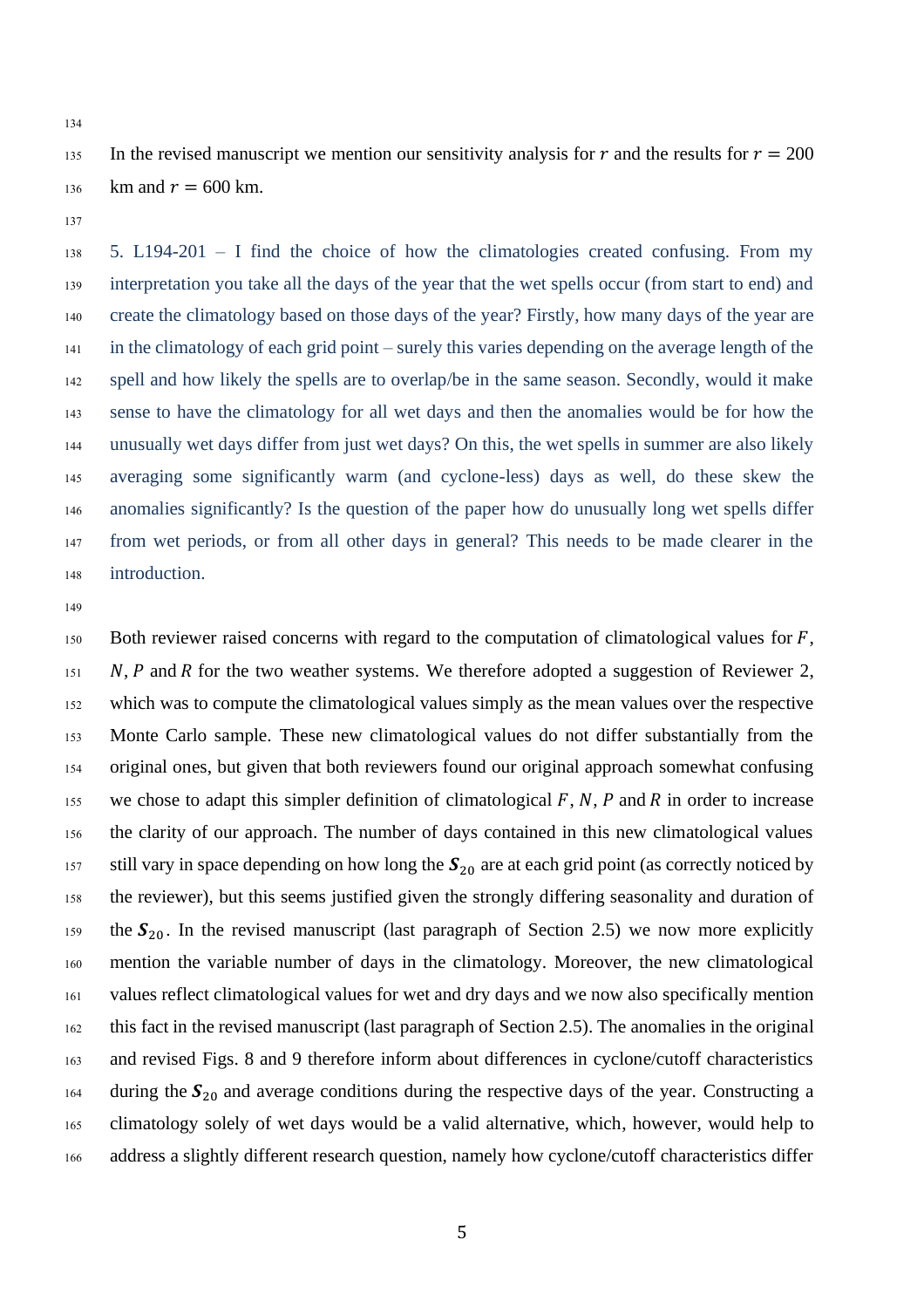during the  $S_{20}$  from average wet day conditions. We believe both research questions are worthwhile, but it is the first of these two research questions that we would like to address here. 

 6. Fig. 1 – it would be good to also show the variation in the length of the extreme wet spells. How much does this variation skew the averages shown in this figure? Would the median be a better choice for some of the panels? L294-295 (and throughout) – are the numbers quotes for 173 N\_cyclone and F\_cyclone statistically significant? If not then this does not suggest that these wet spells feature unusual synoptic conditions.

176 To visualize this variability amongst the  $S_{20}$  panels (a-d) of the new Supplemental Figure 1 now show the duration and accumulated precipitation of the longest spell per grid point  $(S_1)$  and the twentieth longest wet spell ( $S_{20}$ ). Moreover, we follow the advice of the reviewer and show in the revised Fig. 1a,b the median duration of the  $S_{20}$  (Fig. 1a) and the median accumulated precipitation (Fig. 1b).

182 Furthermore, the reviewer is right in noticing that statistically not significant  $N_{cyclone}$  or  $F_{cyclone}$  do not indicate unusual cyclone characteristics. However, the purpose of quantifying the four cyclone and cutoff characteristics is not just to identify significant departures from the local climatology. Rather these quantities also inform about regional differences in the roles of cutoffs and cyclones. For the latter reason the four quantities are included in the case study discussions, irrespective of whether or not they statistically significantly differ from respective local climatological values.

 7. Fig. 5 – please define the Streamers in the figure caption and the text. These are not introduced prior to this in the text and therefore should be explained.

 Ok, we now introduce the term PV streamer more clearly in the revised introduction, following Appenzeller and Davies (1992).

 8. L463-464 – I would argue that the residence times are somewhat similar for the UK and the Italian seas. I'd rephrase this paragraph to reflect the lack of differences in this field.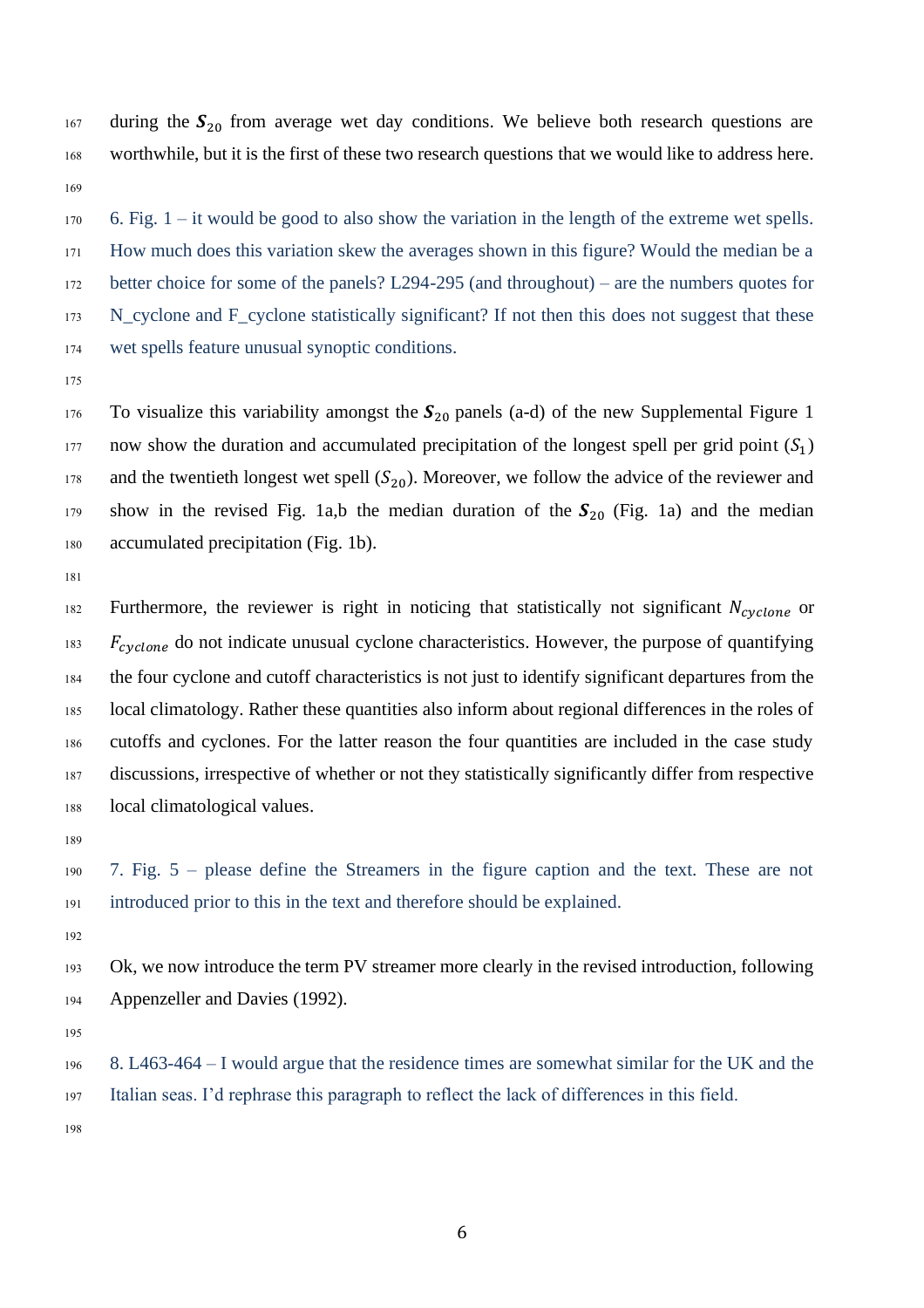Agreed, in the revised manuscript the sentence reads: "A further region with particularly 200 noteworthy cyclone characteristics (and their anomalies) during the  $S_{20}$  are found in the seas around Italy."

#### **Reviewer 2**

 In this study, Röthlisberger et al. examine, through illustrative case studies and systematic climatological analysis, the role of cyclones and PV cutoffs for the occurrence of unusually long wet spells in Europe, defined as the 20 longest wet spells at each grid point in the ERA Interim reanalysis during 1979–2018. Overall, I found the manuscript to be well-written, and I believe that the topic has substantial scientific merit. In addition, the results may help to inform future work on predictability and climate change impacts for these events. Increased understanding of the synoptic-scale dynamical processes and weather systems that result in very long wet spells is clearly needed. The motivation for the study, the data and methods, and the results are described in a clear and concise manner. The figures are, for the most part, straightforward to interpret and support the conclusions drawn in the text.

 In my review, I came up with a number of minor comments, suggestions, and questions for the authors to consider. Once these have been satisfactorily addressed, I believe that this manuscript will be acceptable for publication in *WCD.*

#### Comments

 1. Line 88–89: A brief discussion of the dynamical link between PV streamers and cutoffs and the process of Rossby wave breaking is needed here to provide a basis for later discussions of wave breaking and the formation of PV streamers and cutoffs throughout section 3. Accordingly, a basic definition of Rossby wave breaking in the text would also be helpful.

Ok, we added a brief discussion in the introduction of the revised manuscript.

 2. Line 146: "(large-scale and convective)" It would be better to explicitly state that the precipitation amounts analyzed in this study are the sum of the large-scale and convective precipitation in the ERA-Interim data.

Ok, changed as requested.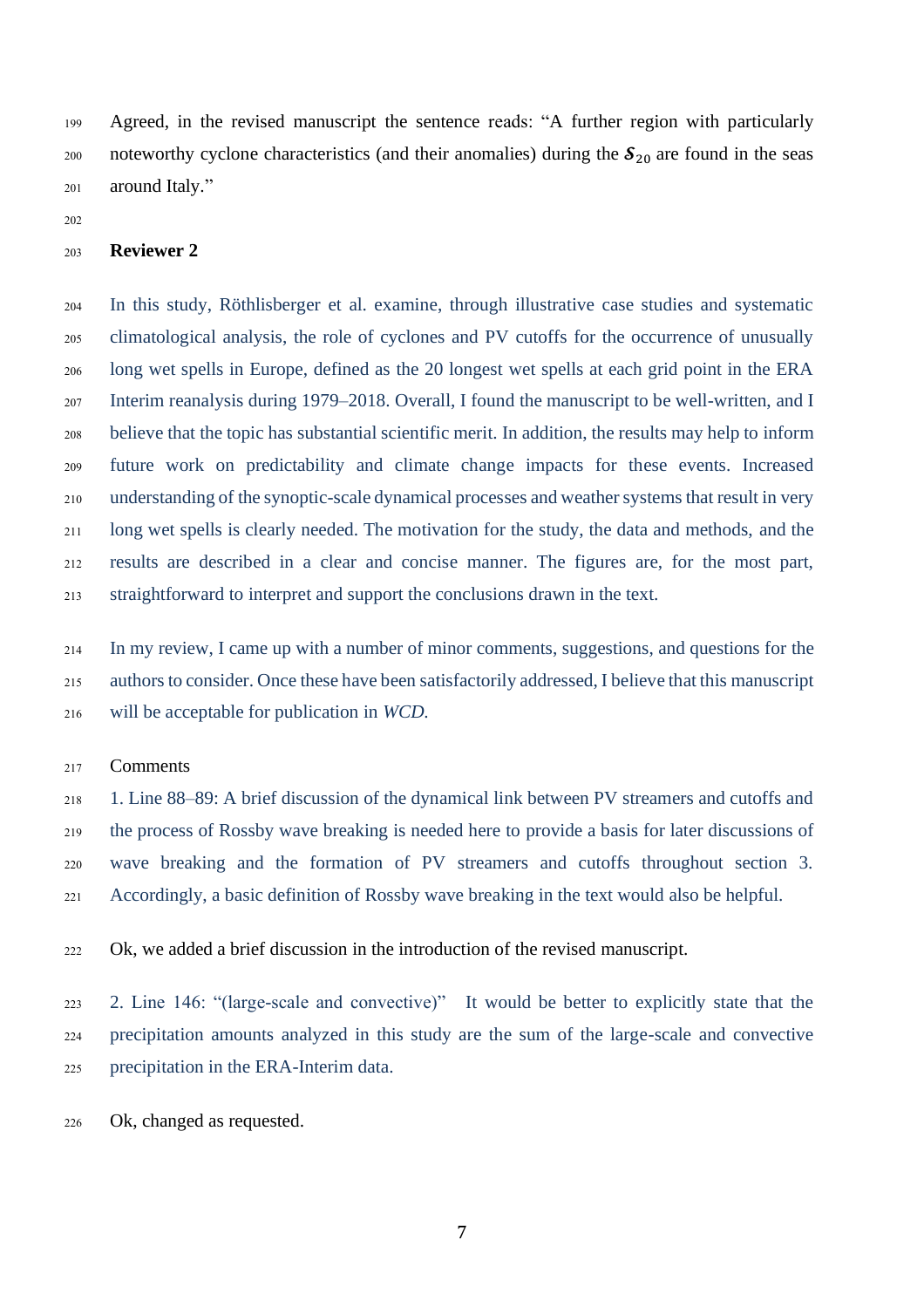3. Line 147: Is there a particular reason why you limited the analysis to the 20 longest wet spells? Would not the statistics be more robust if you were to include, e.g., the 50 longest wet spells instead?

 The reviewer is right in noticing that a larger sample of events would increase the robustness of our statistical analyses. However, the purpose of this study is to examine *unusually long* wet spells and this speaks against substantially increasing the sample size for two reasons: (1) A long wet spell can be unusual in the sense of being a rare event (hereafter "rareness criterion"), i.e., an event for which the average waiting time until a comparable event occurs (i.e., the return period) is comparatively long. This rareness criterion is important for the motivation of this study, because an event that occurs multiple times per year is much less likely to cause significant impacts than an event with a return period of several years. With the 20 longest spells in a 40-year period, we sample events whose return period typically exceeds two years. Substantially increasing the number of spells would violate the rareness criterion for an "unusually long wet spell". (2) The analyzed spells should also be exceptional with regard to their duration in comparison to all other spells at the same grid point (hereafter "exceptionality criterion"). However, in some regions in Europe the total number of multiday wet spells (based on our 5mm/day criterion) is simply too small for substantially increasing the number of analyzed spells without violating the exceptionality criterion. To make this second aspect explicit, the new Supplementary Figure 1e shows the total number of identified spells (minimum duration of two days) and reveals that this number is highly variable in space. Along the Norwegian west coast, the spell count exceeds 900, however, e.g., around Crimea or the westernmost part of the Mediterranean fewer than 200 multi-day wet spells occurred. Over most regions, though, the total spell count exceeds 200, which means that fewer than 10% of all multi-day wet spells are considered in this study. Based on Fig. S1e and the arguments made above we believe that a sample size of 20 spells is a reasonable compromise between the statistical robustness of the results and the unusualness of the spells we analyze.

 Note further that we tested the sensitivity of our results to the sample size by considering the top five and top ten longest spells at each grid point. These sensitivity tests reveals no qualitative difference to the results in Figs. 8 and 9, however, as anticipated by the reviewer, the statistical significance of the results were much reduced (not shown).

 4. Line 175: How was this radius determined to be suitable for this analysis? How sensitive are the results to this radius? I suspect there are situations in which cyclones or cut-offs play an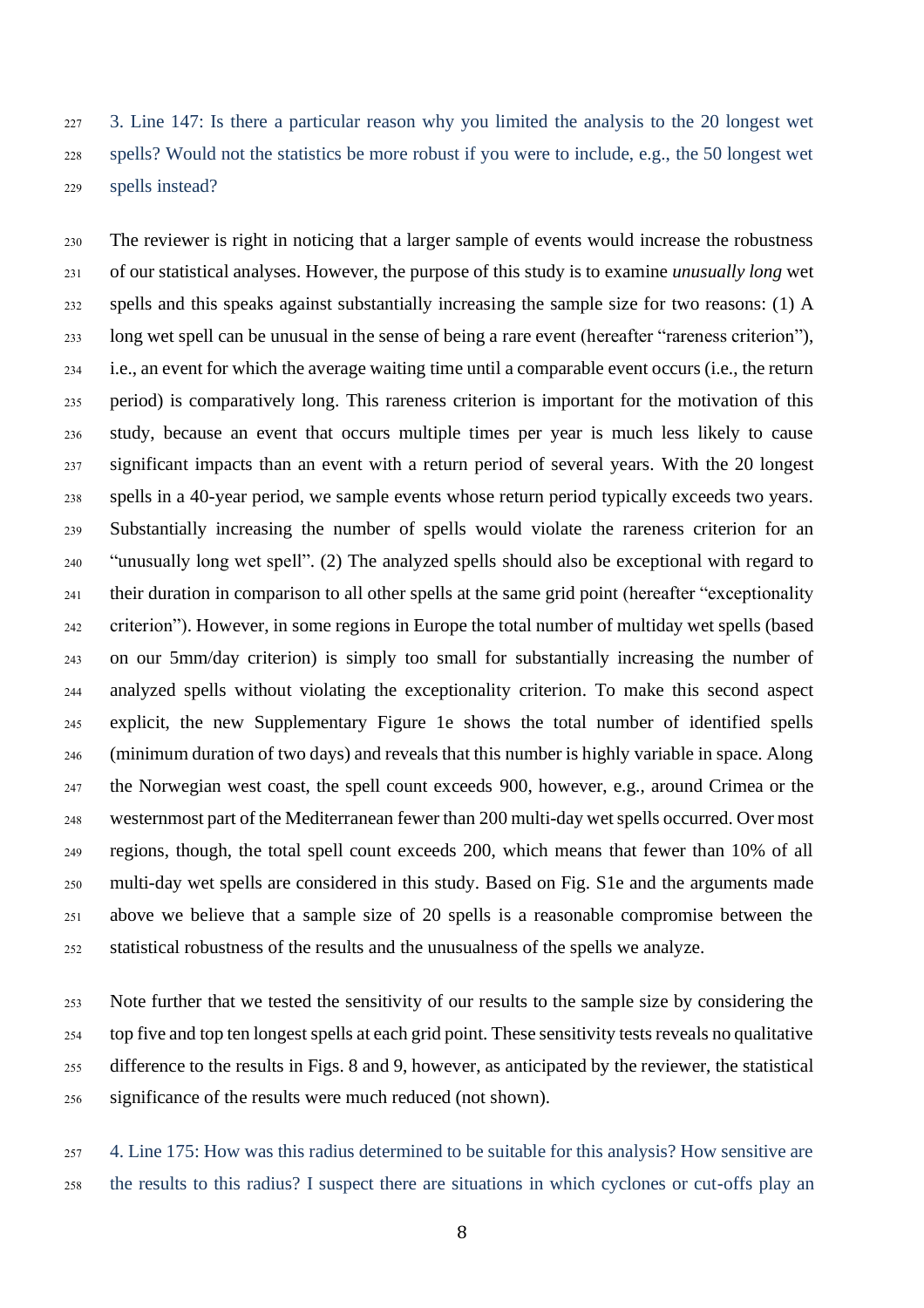important dynamical role in a wet spell at a given location but are located farther than 400-km from the location. Of course in this type of analysis you need to choose discrete thresholds to define events/ features and to examine relationships between them. I am not arguing that you should change this radius, but I do think some discussion regarding why it was chosen would be helpful here.

 We tested radii of 200, 400 and 600 km and found little qualitative differences, even though 265 quantitatively, the value of  $r$  of course strongly affects  $F, N, P$  and  $R$ . Analogous figures to the revised Figs. 8 and 9 but for radii of 200 km and 600 km are now included in the supplement 267 (Figs S6–9). Importantly, none of our key findings in this analysis (spatial variability of  $F, N$ ,  $P$  and R; sign- and significance/non-significance of anomalies of F, N, P and R) are altered qualitatively when varying the radius from 200 to 600 km. The exact choice of 400 km is based on synoptic expertise, which suggests that both cyclones and cutoffs can cause precipitation more than 200 km away from the identified mask, e.g., along trailing cold fronts for cyclones. However, considering areas beyond 600 km around the identified masks as directly affected by the cyclones/cutoffs appears inappropriate too, as with such a radius almost all precipitation might be attributed to either of the two systems. For instance, it is well known that summer precipitation over complex topography is often due to diurnal convection that is not directly due to cyclones or cutoffs (e.g., Rüdisühli et al. 2020).

 We now explicitly mention the robustness of these results to variations in the radius in the Section 2.5 and, as mentioned above, include analogous figures to the revised Figs. 8 and 9 but for radii of 200 and 600 km as Figs. S6–9 in the supplement.

 5. Line 194–201: I find this explanation a bit confusing. It is not clear to me how climatological values for the number of distinct cyclones per spell are computed in this manner if all days of 282 the year in any year corresponding to the  $S20(x,y)$  are grouped. Perhaps I am misunderstanding the explanation of the methodology. It might be better to use the mean from the 1000-sample Monte Carlo distribution at each grid point as the "climatological value" as the Monte Carlo approach that you apply retains information about the consecutive days comprising each individual spell in the S20 sample.

287 Both reviewers raised concerns with regard to how climatological values of  $F$ ,  $N$ ,  $P$  and  $R$  were originally computed. We therefore decided to adopt this reviewer suggestion and now simply 289 compute the climatological  $F, N, P$  and  $R$  for both weather systems as the mean over the respective Monte Carlo samples. The anomalies in the revised Figs. 8 and 9 and Figs S6–9 were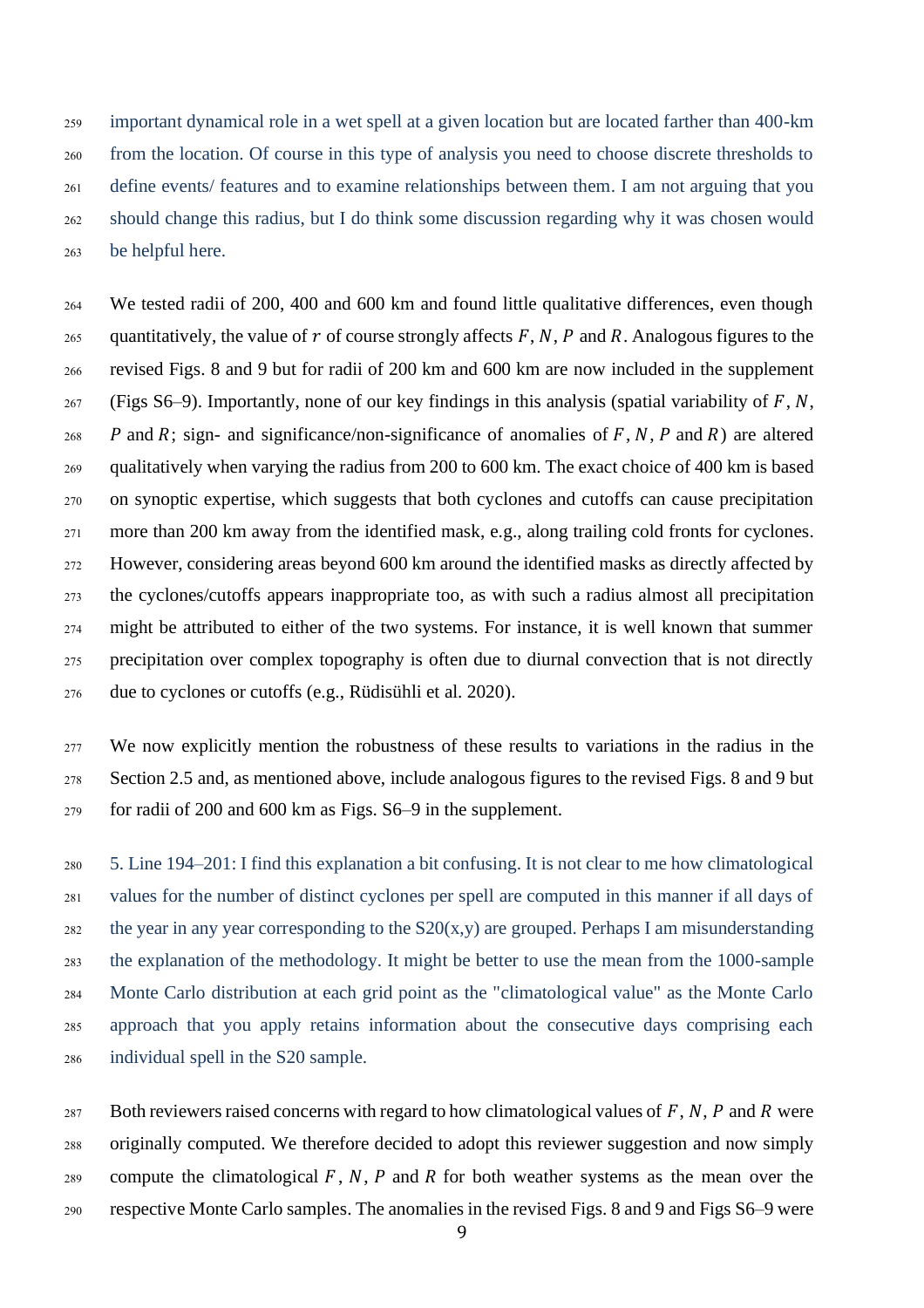computed with respect to these new climatologies. Moreover, we rephrased large parts of Section 2.5 (former Section 2.4) to better explain the Monte Carlo simulations as well as the 293 computation of anomalies of  $F$ ,  $N$ ,  $P$  and  $R$ .

 6. Line 216: How much variability is there in the duration of the S20 cases at each location? Are there some locations where the duration is highly variable between the S20 cases?

 Yes, the variability amongst the S20 is substantial, as we are sampling wet spells that are in the upper tail of the wet spell duration distribution. To illustrate this variability Supplementary Figure 1a-d now shows the duration (a,c) and accumulated precipitation (b,d) of the spells with rank 1 and 20, respectively. Moreover, in the revised manuscript we explicitly mention this large variability when discussing Fig.1.

- 7. Line 217: A map of the terrain elevation over the domain in Fig. 1 could aid the reader in interpreting the results.
- Supplementary Fig 1f now shows the ERA-Interim topography in the study region.

 8. Line 235: Are the climatological percentiles computed for all wet days in all months of the year, or do they vary seasonally based on when the wet spell occurred?

All wet days of the year. This is now mentioned explicitly in the revised Section 3.1.

 9. Line 258: An explanation is needed here regarding why these four particular cases and locations were selected.

 In the last sentence of Section 3.1. we explicitly state that we selected these cases subjectively due to their archetypal nature, out of a much larger set of cases we analyzed.

 10. Line 260: I really appreciate the concise yet information-dense synoptic analysis and discussion for the four selected wet spells. A main criticism I have for this study is that the synoptic analysis does not include quantitative diagnostics of processes and ingredients by which the cutoffs and cyclones support the persistent precipitation. While these processes are at times inferred or surmised in the text, no diagnostics for moisture transport, forcing for ascent, convective instability are provided. Inclusion of additional fields and diagnostics for each case would, of course, result in an increase in the number of figures and in the complexity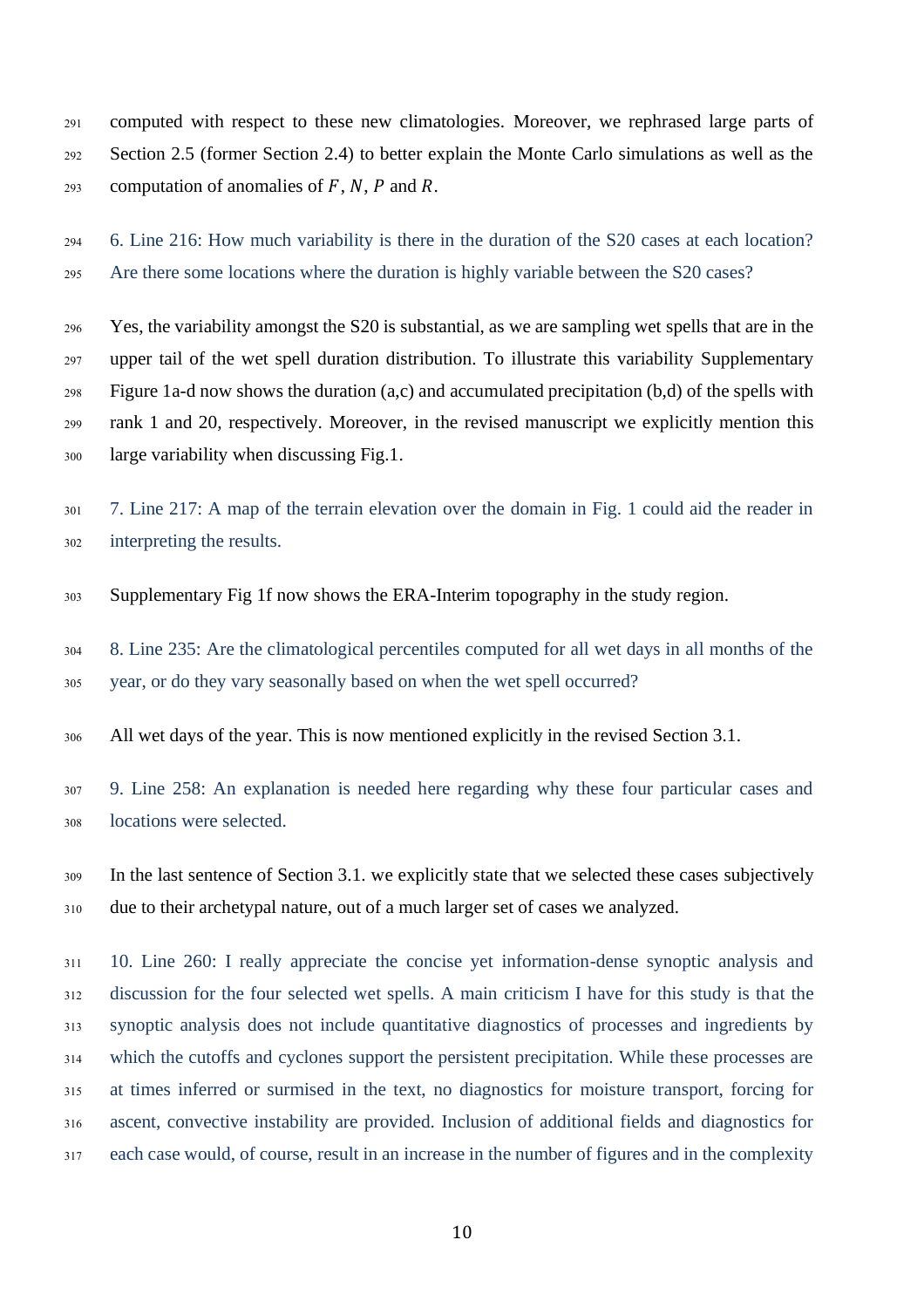of the manuscript, so perhaps it is outside the scope of this study. Could additional analyses and diagnostics be provided as online supplemental materials instead?

 The reviewer correctly notices that excessive analyses of additional variables would push the length of the paper beyond reasonable limits. Moreover, our synoptic discussion of the case studies is based on well-known effects of cyclones and cutoffs on static stability and precipitation formation, which are also not contested by either of the reviewers. Therefore, we think it would be excessive to add another four figures to the main manuscript (one per case study) to quantify what is qualitatively apparent already in the current Figs. 3–6. Nevertheless we have compiled ERA-Interim climatologies of IVT and QG $\omega$  at 500 hPa, forced from the atmospheric layers above 550 hPa as in (Graf et al. 2017) and now show these additional (quantitative) diagnostics for all four case studies at the same time steps as in Figs 3–6 as Figs. S2–5. Moreover, we have rephrased parts of Section 3.2 to also discuss these new figures. As expected, the new figures generally support quantitatively what was qualitatively evident already from the original Figs. 3–6. Furthermore we currently explore whether we can meaningfully incorporate a quantitative measure of tropospheric static stability in Figs S2–5.

 11. Line 260: Perhaps this is outside the scope of your study, but I wonder if it is possible to include analysis and/or discussion of the large-scale/planetary-scale conditions that contributed to the occurrence of the four selected wet spells. Were persistent weather regimes in place over the Atlantic/Europe region that favored the synoptic-scale dynamical processes operating in each archetypal synoptic story line?

 Interesting comment. We specifically and very much intentionally narrowed the scope of this study to cyclones and PV cutoffs, but of course the reviewer is right in mentioning that large- scale/planetary-scale conditions would be interesting too. However, in particular with the rather numerous other additional analyses that were requested by the reviewers, we feel that including further analyses of weather regimes and/or large-scale modes of variability would go beyond the scope of this study.

 12. Line 280: It could be useful to include more fields in the composite analyses for the four locations. Possible additional fields include sea level pressure anomalies, PV anomalies, and frequency anomalies of cyclones and cutoffs. Such additional fields could provide a more detailed, complete picture of the synoptic-scale conditions conducive to the S20 cases at each location.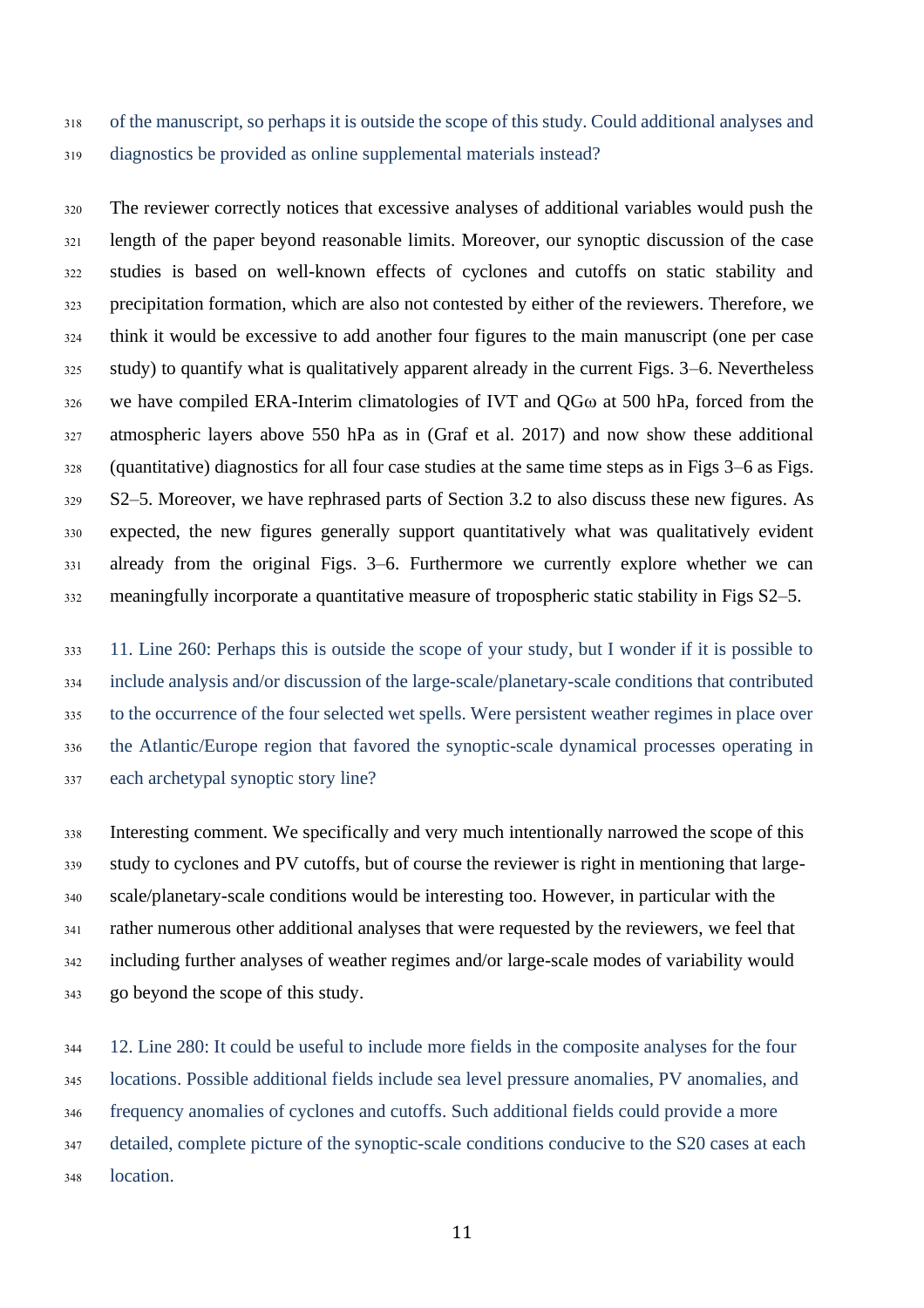For the revised Fig. 7 we removed the cyclone/cutoff tracks and show instead composites of 350 SLP anomalies, IVT anomalies and anomalies of QG $\omega$ . We feel that these additional variables further clarify the composite structure of the  $S_{20}$  and therefore significantly add to the value

of Fig. 7. Many thanks for this comment!

13. Line 288: The information density in Figs. 3–6 is high. Overall, I think this is fine; I am

able to read and interpret the figures fairly well. I do, however, recommend drawing the

geographical boundaries and the SLP in different colors. This could help the reader

distinguish the SLP field, especially when contours for several fields are superimposed.

Ok, we changed the color of the geographical boundaries to a lighter gray.

 14. Line 297: You clearly and convincingly describe how recurrence and/or persistence of weather systems is key to the long durations of the four wet spells analyzed. I propose that Hovmoller diagrams of, say, upper-level PV anomalies or upper-level meridional wind anomalies overlaid by the cyclone and cutoff masks averaged in some latitude band would help to more clearly illustrate the recurrence and persistence during the spells. These diagrams would nicely complement the plan-view analyses in Figs. 3–6.

 Interesting comment, thank you. We produced the respective Hovmöller diagrams of 250 hPa meridional wind, with feature tracks overlayed (Fig. A2, at the end of this document). For the Norway case study the Hovmöller diagram together with the cyclone tracks is indeed underlining the discussion of this case in the manuscript. There is clearly recurrent ridge formation over the North Atlantic, which is associated with the recurrent passage of (fast moving) cyclones. For the other cases, though, the meridional wind signal induced by the cutoffs/PV streamers does not come out very clearly, presumably due to the complex shape of these features (see Figs. 3, 5 and 6). Also, the cyclone/cutoff tracks do reveal to some extent the stationarity of the respective features, but due to the intricacies of feature tracking (e.g., 373 merger and splitting events) they are difficult to interpret. We therefore think that Fig. A2 creates more confusion than clarity and refrain from including it in the main manuscript.

 15. Line 343: Physically this makes sense because PV cut-offs often form in association with Rossby wave breaking that results in meridional elongation of PV streamers equatorward of the midlatitude jet/waveguide. This location is too far north to be frequently impacted by cutoffs.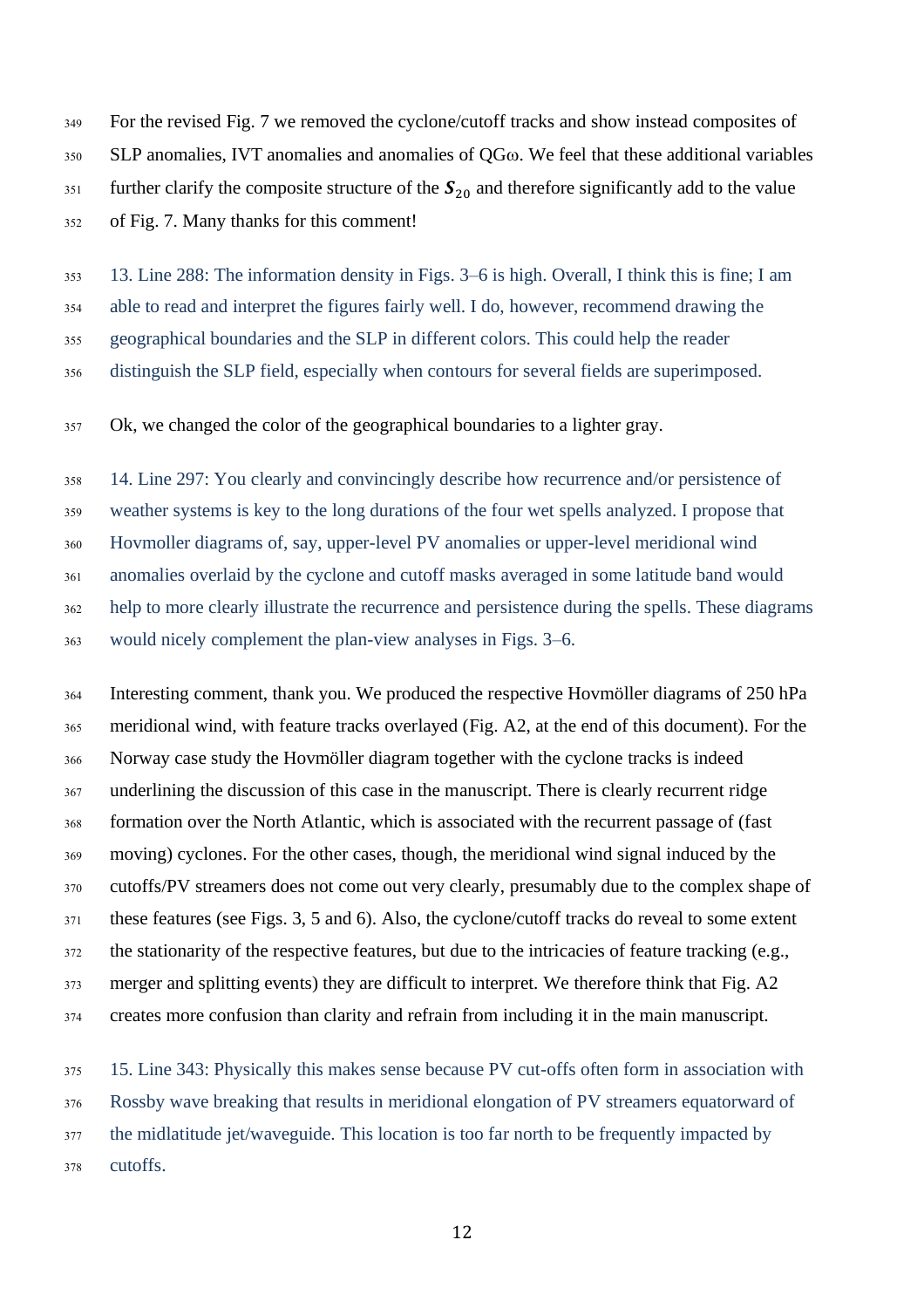Yes, we agree mostly, although not all cutoffs in the Portmann et al. (2021) climatology necessarily need to form from anticyclonic wave breaking. In fact, Portmann et al. (2021) found that, aside from the aforementioned classical storyline of cutoff formation, they also frequently form from cyclonic Rossby wave breaking associated with extratropical cyclones in the storm track regions (i.e. poleward of the jet). According to Portmann et al. (2021), the PV cutoff frequency in DJF over Norway is between 7-9%, which is not substantially less than the 9-11% in the Mediterranean region. We therefore chose to keep our original, somewhat more general wording.

 16. Line 367: What processes were conducive to recurrent wave breaking/cutoff formation in this case? It seems that the recurrence was associated with temporal clustering of cyclone developments and associated ridge building upstream along the waveguide over the North Atlantic. Was this flow evolution related to an anomalous configuration of the North Atlantic waveguide? It may be worthwhile to briefly speak to the upstream processes that result in recurrent wave breaking.

 Interesting and certainly valid comment. However, we do not see a very straight forward way to determine what exactly was conducive to the recurrent wave breaking. To thoroughly address this question, simulations and/or statistical analyses of a large-enough sample of similar episodes would be required. We feel that such analyses would clearly go beyond the scope of this study. Moreover, we would like to refrain from simply hypothesizing about these causes, as without the aforementioned statistical/model-based analyses, hypothesizing is really all we could do.

 17. Line 430: I understand the justification for plotting all of the PV cutoff and cyclone tracks in this figure. However, I find it very difficult to make sense of the messy bundles of tracks in the maps, with the exception being Fig. 7b in which the tracks are mostly zonal. Is there a way to more clearly illustrate the track information? Alternatively, could the tracks be removed from these figures without compromising the discussion?

 For the revised Fig. 7 we removed the cyclone/cutoff tracks and now show instead composites 406 of SLP anomalies, IVT anomalies and anomalies of QG $\omega$ .

 18. Line 461: Can you briefly explain why the Pcyclone quantity is anomalously low nearly everywhere on the map?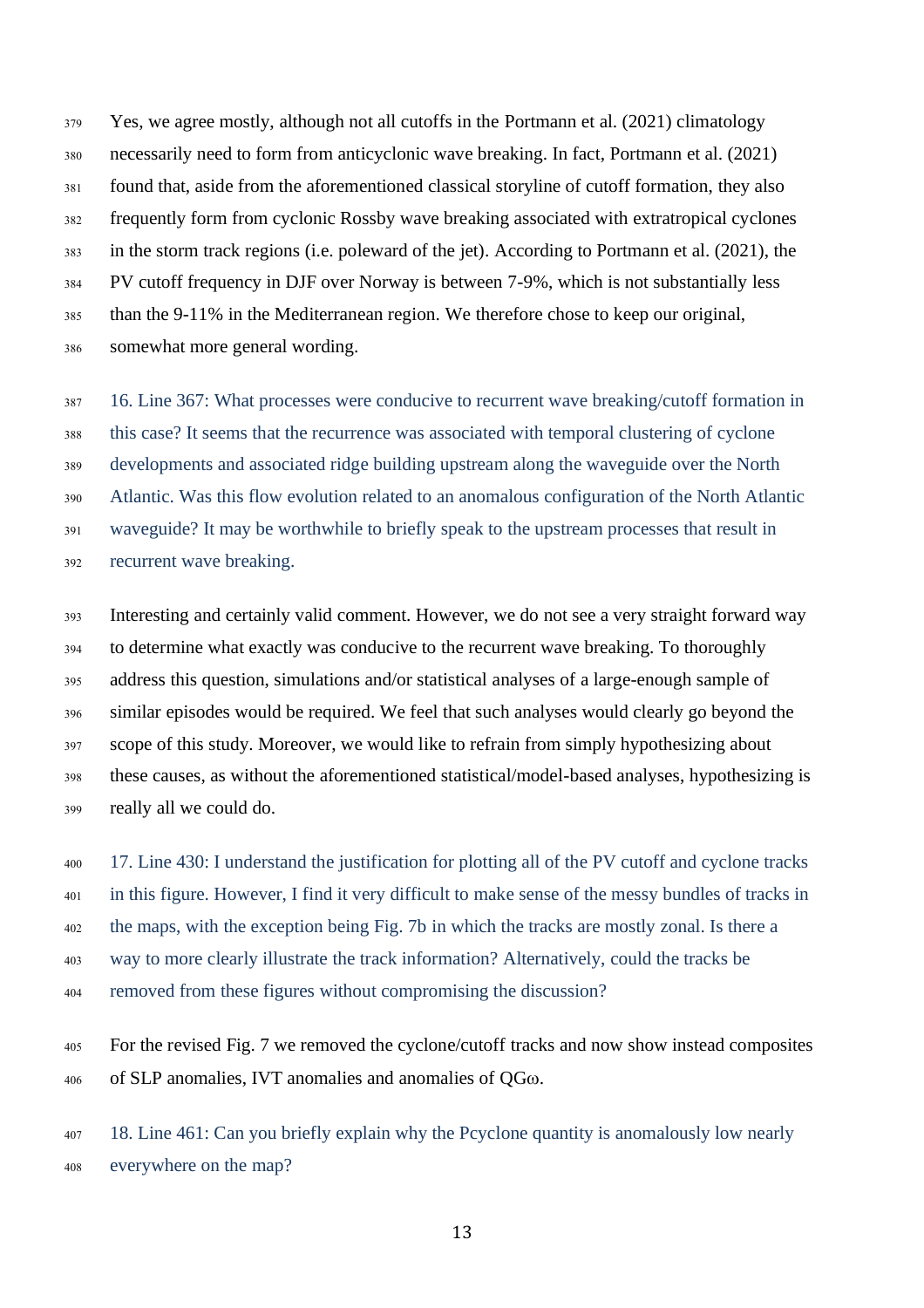| 409 | This simply means that cyclones occur at a higher rate during the S20 compared to             |
|-----|-----------------------------------------------------------------------------------------------|
| 410 | climatology, because the rate at which distinct cyclones occur is the inverse of the cyclone  |
| 411 | period $P$ .                                                                                  |
| 412 | <b>Technical corrections:</b>                                                                 |
| 413 | Line 9: Define "PV" acronym here?                                                             |
| 414 | Ok                                                                                            |
| 415 | Line 67: "For unusually long-lasting wet spells, it is much less clear how and in association |
| 416 | with which weather systems they form." This sentence is a bit clunky. Here is a possible      |
| 417 | alternative: "The mechanisms and weather systems contributing to the occurrence of            |
| 418 | unusually long-lasting wet spells are less clear."                                            |
| 419 | Ok                                                                                            |
| 420 | Line 67–68: Change "Only few" to "few"                                                        |
| 421 | Ok                                                                                            |
| 422 | Line 109: Remove "responsible"                                                                |
| 423 | Ok                                                                                            |
| 424 | Line 163: Insert "the method of" before "Portmann"                                            |
| 425 | Ok                                                                                            |
| 426 | Line 223: Insert "daily" before "precipitation rate"                                          |
| 427 | Ok                                                                                            |
| 428 | Line 379: Start a new sentence with "The fifth"                                               |
| 429 | Ok                                                                                            |
| 430 | Line 446: Insert "tend to" after "do not"                                                     |
| 431 | We prefer our original formulation.                                                           |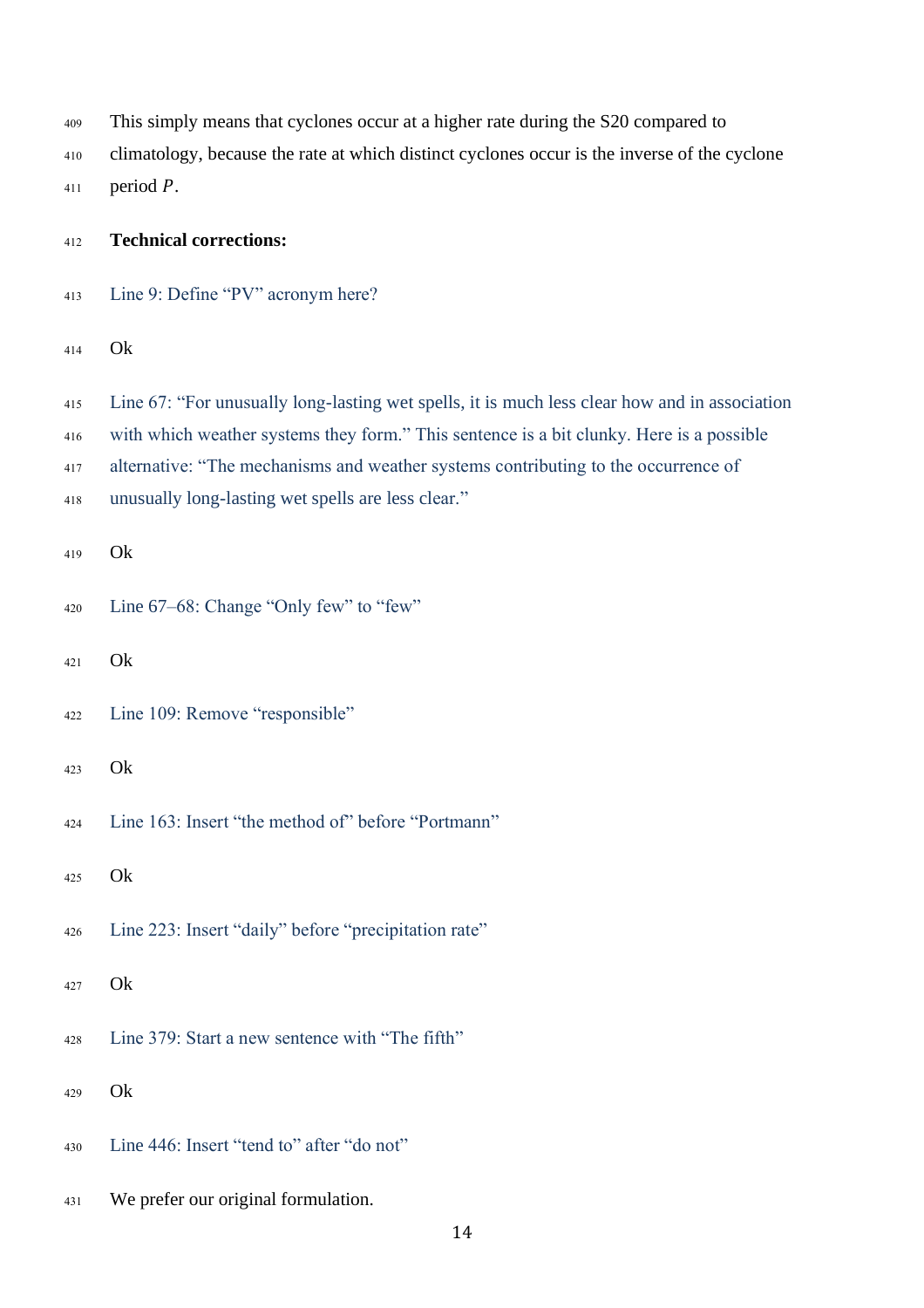- Line 522: Replace the colon with a period.
- Ok
- Line 525: Check whether "e.g.," is needed here.
- We think it is ok as it is.
- Line 528: Replace "behaviour" to "characteristics" ?
- Ok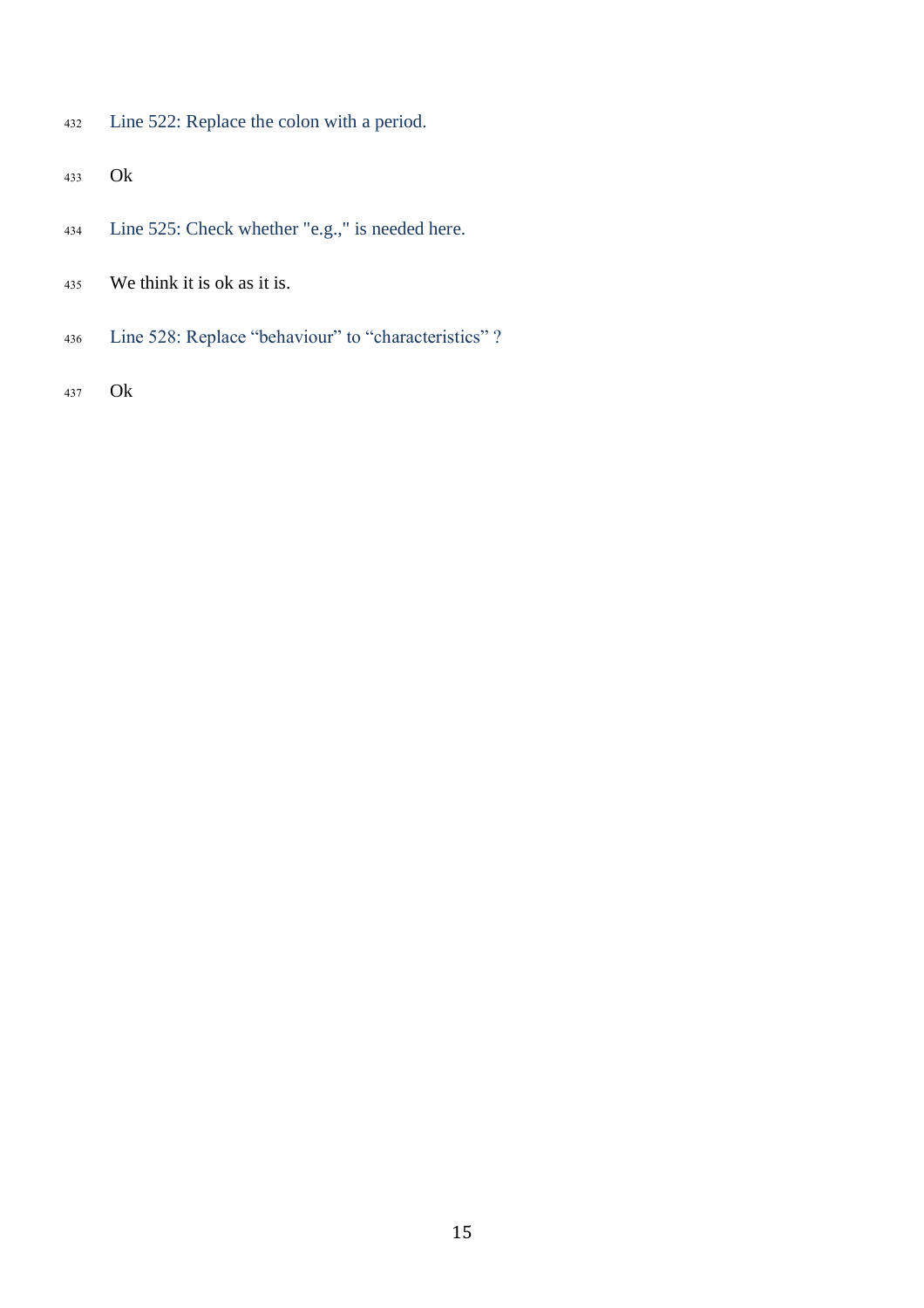### **References**

- Appenzeller, C., and H. C. Davies, 1992: Structure of stratospheric intrusions into the troposphere. *Nature*, **358**, 570–572, doi:10.1038/358570a.
- Bell, G. D., and L. F. Bosart, 1989: A 15-year climatology of Northern Hemisphere 500 mb closed cyclone and anticyclone centers. *Mon. Weather Rev.*, **117**, 2142–2163, doi:https://doi.org/10.1175/1520-0493(1989)117<2142:AYCONH>2.0.CO;2.
- Graf, M. A., H. Wernli, and M. Sprenger, 2017: objective classification of extratropical cyclogenesis. *Q. J. R. Meteorol. Soc.*, **143**, 1047–1061, doi:10.1002/qj.2989.
- Muñoz, C., D. Schultz, and G. Vaughan, 2020: A midlatitude climatology and interannual variability of 200- and 500-hPa cut-off lows. *J. Clim.*, **33**, 2201–2222, doi:10.1175/JCLI-D-19-0497.1.
- Nieto, R., and Coauthors, 2005: Climatological features of cutoff low systems in the Northern Hemisphere. *J. Clim.*, **18**, 3085–3103, doi:10.1175/JCLI3386.1.
- Pinheiro, H. R., K. I. Hodges, M. A. Gan, and N. J. Ferreira, 2017: A new perspective of the climatological features of upper-level cut-off lows in the Southern Hemisphere. *Clim. Dyn.*, **48**, 541–559, doi:10.1007/S00382-016-3093-8/TABLES/1.
- Portmann, R., B. Crezee, J. Quinting, and H. Wernli, 2018: The complex life-cycles of two long-lived potential vorticity cutoffs over Europe. *Q. J. R. Meteorol. Soc.*, **144**, 701–719, doi:10.1002/qj.3239.
- Portmann, R., M. Sprenger, and H. Wernli, 2021: The three-dimensional life cycles of potential vorticity cutoffs: A global and selected regional climatologies in ERA-Interim (1979– 2018). *Weather Clim. Dyn.*, **2**, 507–534, doi:10.5194/WCD-2-507-2021.
- Rüdisühli, S., M. Sprenger, D. Leutwyler, C. Schär, and H. Wernli, 2020: Attribution of precipitation to cyclones and fronts over Europe in a kilometer-scale regional climate simulation. *Weather Clim. Dyn.*, **1**, 675–699, doi:https://doi.org/10.5194/wcd-1-675-2020.
- Ventura, V., C. J. Paciorek, and J. S. Risbey, 2004: Controlling the proportion of falsely rejected hypotheses when conducting multiple tests with climatological data. *J. Clim.*, **17**, 4343– 4356, doi:10.1175/3199.1.
- Wilks, D. S., 2016: "The stippling shows statistically significant grid points": How research results are routinely overstated and overinterpreted, and what to do about it. *Bull. Am. Meteorol. Soc.*, **97**, 2263–2273, doi:10.1175/BAMS-D-15-00267.1.
-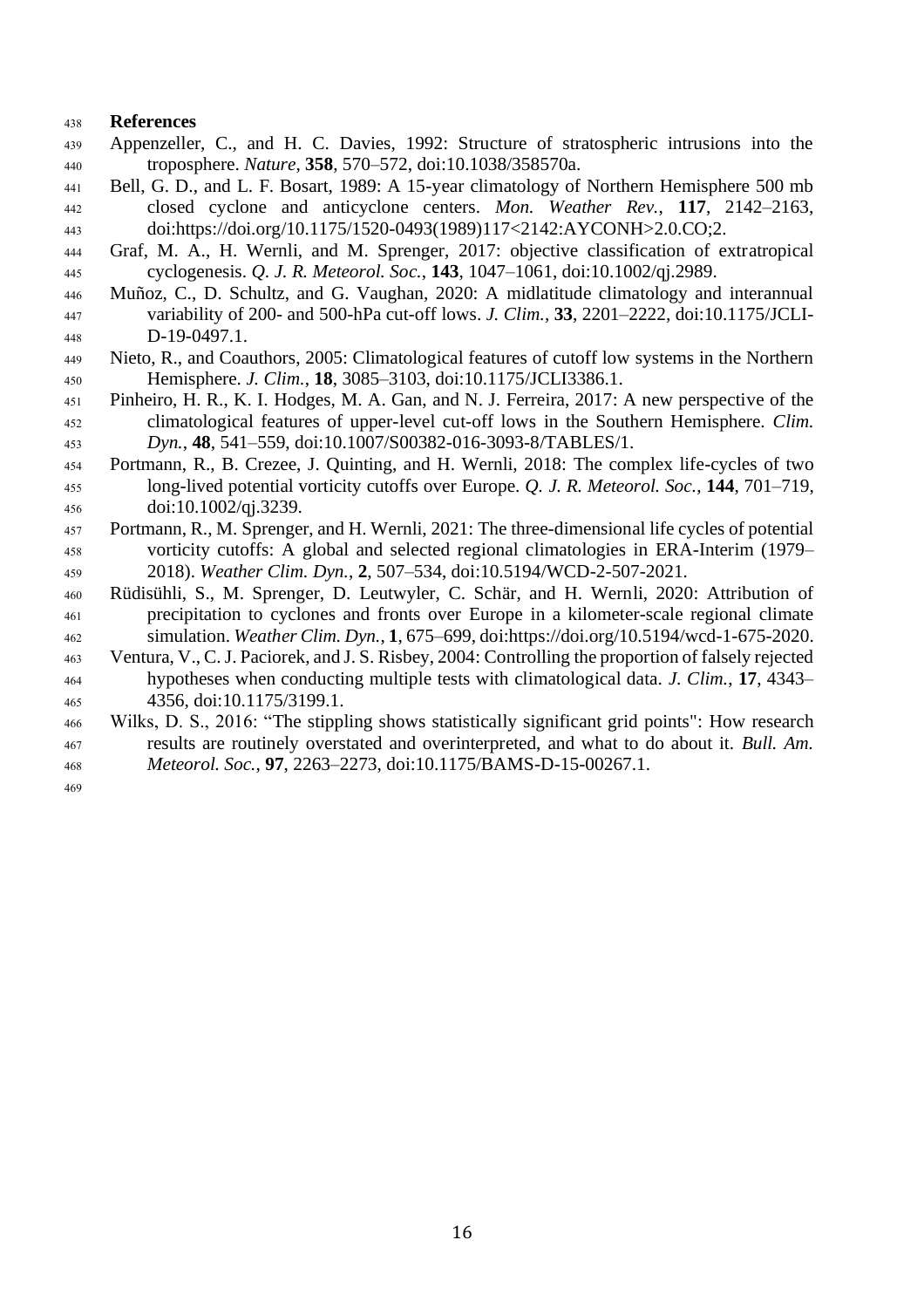# **Additional figures for reviewer reference**



 Fig A1: As (the revised) Fig. 1 but for ERA5. Note that contrary to the original Fig. 1 panels (a) and (b) show the median duration and median accumulated precipitation of the ERA5  $S_{20}$ .